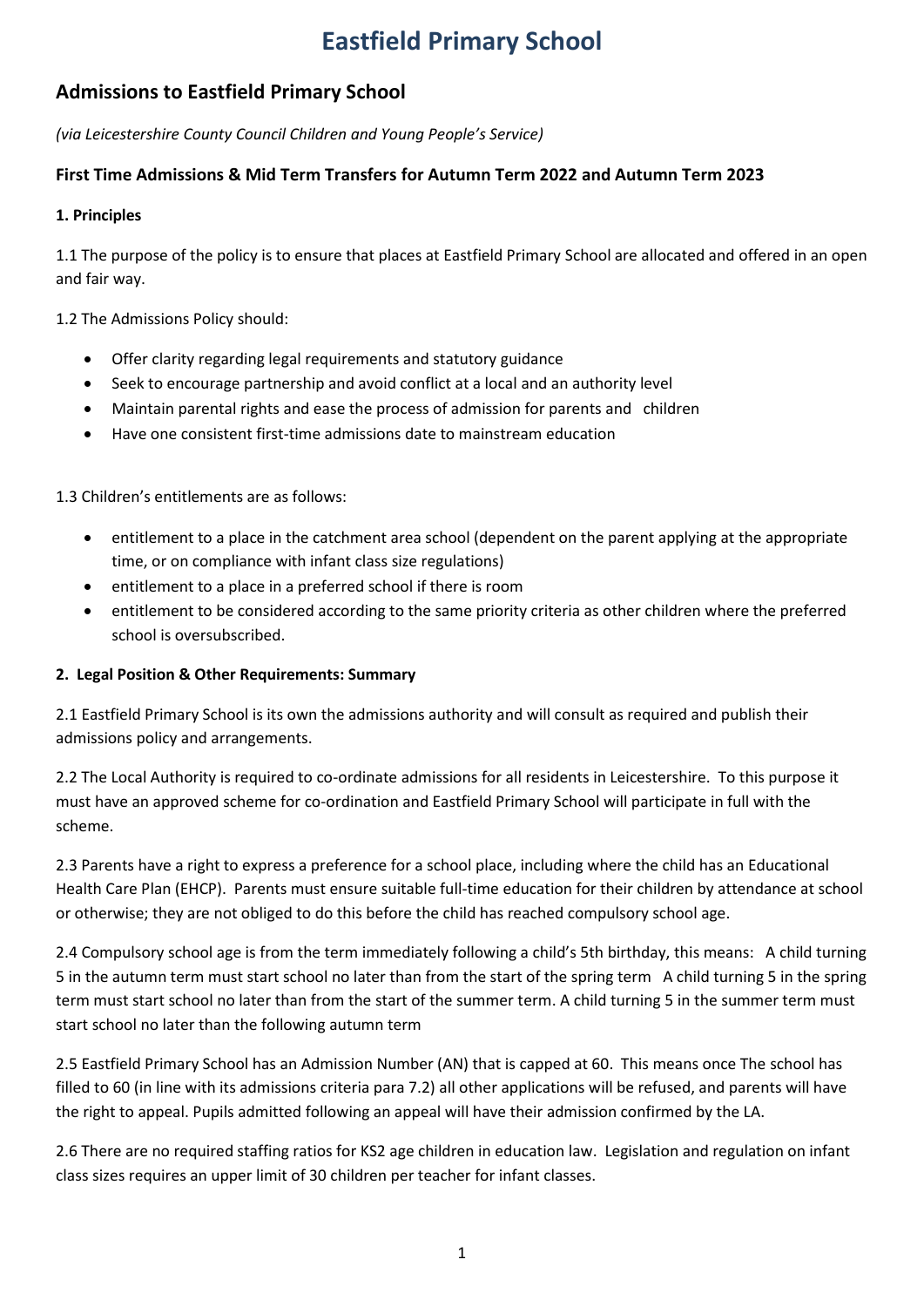# **3. First Time Admissions to Eastfield Primary School**

3.1 This section refers to first-time admissions (4+ entries)

3.2 Parents must apply to their home Local Authority for a school place. The best way to apply is by applying online through Leicestershire County Council's website. All requests received by 15th January (national closing date) will be considered first and in accordance with the approved priority criteria. All late applications receive the lowest priority.

3.3 The Local Authority that you live in will confirm decisions to parents from 16th April (national offer date). No child should be admitted without an offer from the Local Authority you live in; and this is regardless of whether the child lives in the catchment area or otherwise and regardless of whether the child has attended a nursery or pre-school group at the school.

3.4 For those pupils who do not live in Leicestershire, the School Admissions Service will inform the relevant Local Authority who will in turn inform the parents.

3.5 Places will be allocated up to the Admission Number (AN) of 60 and will not be exceeded regardless of living in the catchment or moving into catchment.

3.6 Parents must apply for a school place at first-time admission stage. The Admissions Service and Eastfield Primary School in response to this issue launches an annual marketing strategy to publicise and alert parents to the need to complete an application expressing up to three preferences.

3.7 Date of admission for all first time admissions is from the September immediately following a child's fourth birthday i.e. all children who have turned 4 before the end 31st August. Pre admission visits will only take place in the term before the child is admitted to the school.

3.8 Eastfield Primary School will wherever possible bring information to parents in the form of marketing to support parents expressing their preference within the time limits.

3.9 Eastfield has a single start for first time admissions at 4+. Parents must ensure full time education for their child from compulsory school age, from 5+.

# **4. Infant Class Size Limits, Multiple Birth Children and Permitted Exceptions**

4.1 There is a requirement to limit infant class sizes to 30 children for each qualified teacher. This applies to reception, Year 1 and Year 2 classes i.e. children aged 4 to 7. The National Regulations on infant class sizes allow very few exceptions (see para 2.15 National School Admissions Codes February 2012).

4.2 In the unusual event of there being one space available within the infant class size limit, children of multiple births are permitted exceptions to the class size limit in these circumstances. In addition, all the following are also considered as exception to the class size limits:

- Those children who are in the care of a Local Authority (including previously in care)
- Children with an EHCP
- Movement into catchment where there is no other available school within a reasonable distance from the home address (where the reasonable distance is a walking route that is 2 miles for primary or 3 miles for secondary)
- If a recognised error was made during the implementation of the school admission arrangements
- Those admitted by an independent appeal panel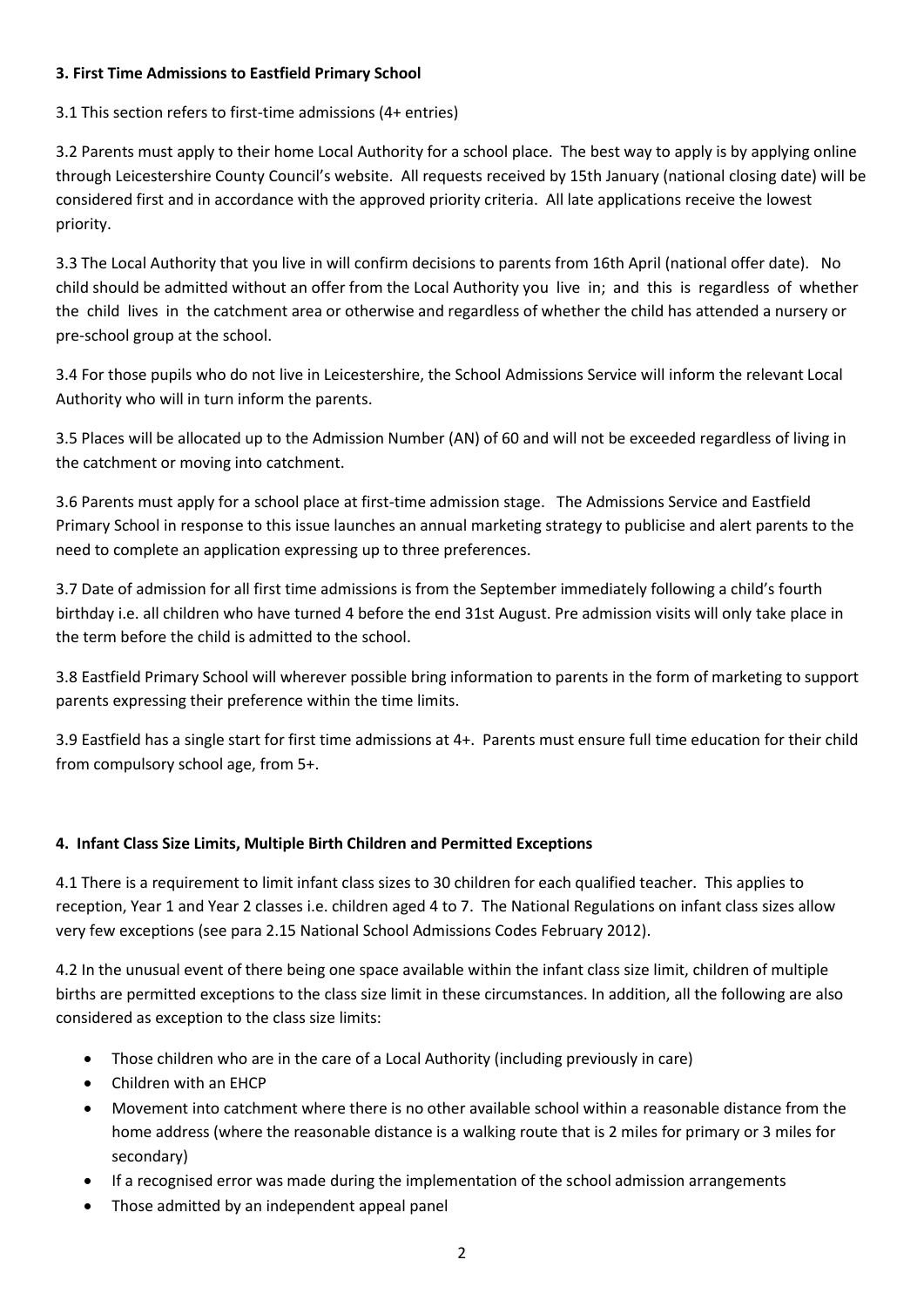Children of service personnel e.g. Army children) Permitted class size exceptions will remain exceptions for the duration of key stage one. In addition, schools will no longer have to take qualifying measures in such circumstances.

#### **5. Deferring First-Time Admission**

5.1 When a child's parents are notified of the allocation of a primary school place, they can request deferment of the child's admission. All requests for deferments or delayed admission will be considered but parents are expected to make a clear case. At the time of applying, parents will need to attach a written request for deferment to the Head Teacher. This letter must outline the reasons for requesting a deferment and provide relevant supporting evidence. It is the school's view that the child's interests and the school's interests are best served by the cohort all starting at the same time. Therefore, we would employ the principle of exceptionality. We would always consider each request on an individual basis and consider any evidence carefully.

The School will consider deferment to later in the school year or until the child reaches compulsory school age in that year. Parents can also request that their child attends part-time until the child reaches compulsory school age. The parent would not however be able to defer entry beyond the beginning of the term after the child's fifth birthday, nor beyond the academic year for which the original application was accepted. The place at the school may be held open for the child and not made available to another child. For summer born children if the place is not taken up by the summer half- term then a fresh application must be submitted usually for entry into Year 1, as the admissions application is only valid for the academic year in which you applied. The School may withdraw the offer of the place if it is not taken up after deferment and offer the place to another child according to the School priority criteria. Such withdrawals of offers will only be made when the Admission Number (AN) for the school has been reached and there are additional children seeking places. Where an offer of a place is withdrawn in this way, the child will not be entitled to free transport to a more distant school. If a request is refused and the child did not start at the expected point, the process of withdrawing the place may be initiated. (please see the withdrawing of a school place in the Code).

5.2 Exceptionally, parents children born between 1st April to 31st August, can request delayed admission. This means parents may request that they are admitted out of their normal age group - to reception rather than Year 1 following their 5th birthday. If such a parent requests admission to Reception not Year 1 all relevant factors will be considered in assessing the request and parents would be expected to provide evidence to show that admission to Reception was in the child's best interests and will be taken into consideration. Parents seeking to delay their child's admission into school should contact The Admissions Service in the autumn term in the year prior to the normal entry in the following September in order for the Admission Authority of the school to make the decision. Decisions will be made on the basis of the circumstances of each case. This will take into account parents' views and information about the child's academic, social and emotional development. The views of the head teacher of the school concerned will be taken into account. Decisions made by the Admissions Service will be clearly set out. Where the Admissions Service agree to a child being admitted to a year out of their normal age group and as a consequence of that decision the child would be admitted to the age group which pupils are normally admitted to the school, an application will need to be made in the usual way and that application will be processed as part of the main admission round and on the basis of determined admission arrangements. Parents' statutory right to appeal against or refusal of a place at a school for which they have applied does not apply if they are offered a place at the school but it is not their preferred age group.

## **6. In-Year (mid-term) Transfers (all year groups)**

6.1 All mid-term transfer requests (in-catchment included) will be co-ordinated through Leicestershire's School Admissions Service for approval before admission takes place.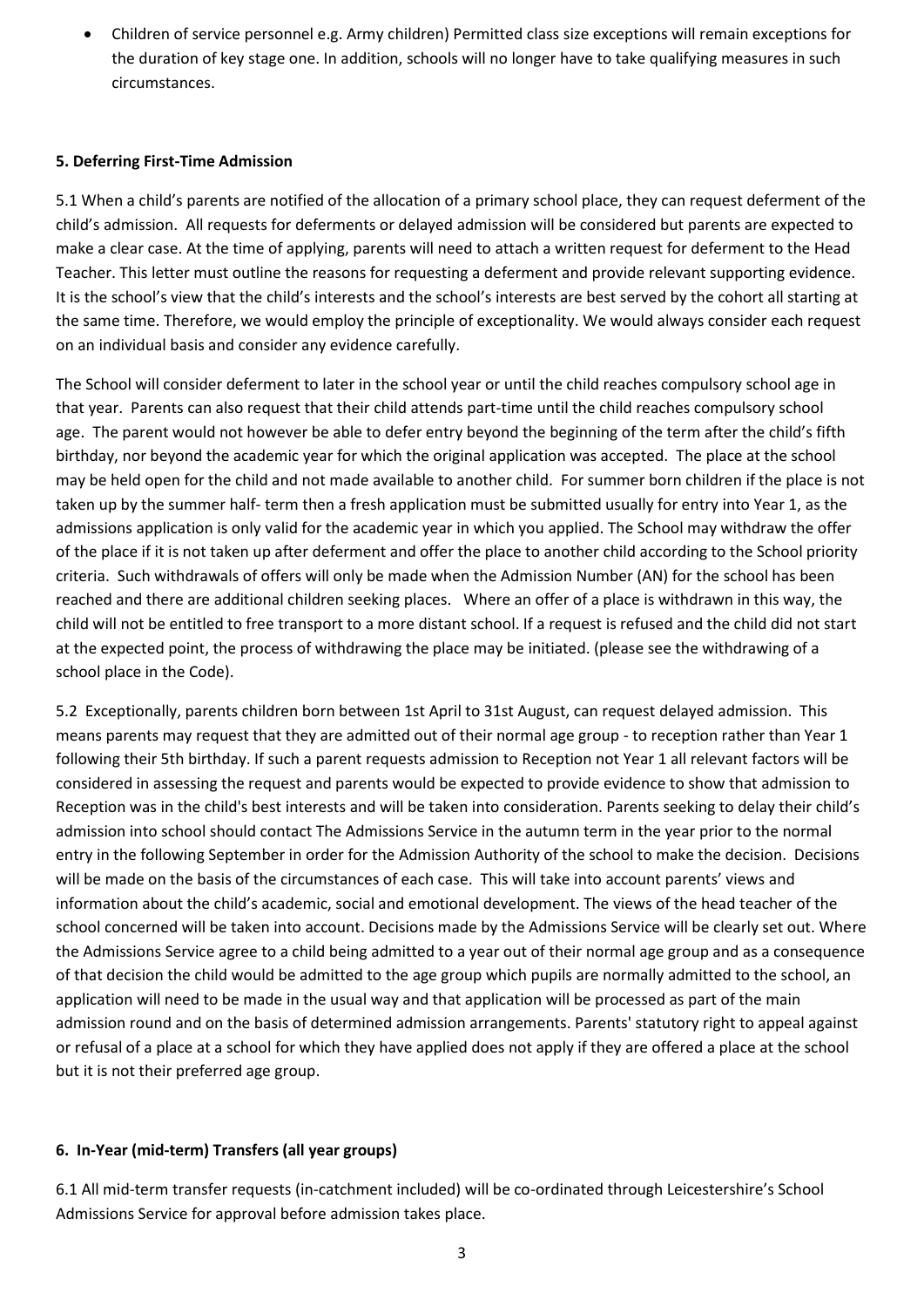6.2 Before applying parents are encouraged to arrange to visit the school after which the parent should complete the Local Authority's online Common Application Form (paper forms are available on request).

6.3 The aim wherever possible is to always process mid-term applications within 10 working days (5 days if child is indicated as in care or previously in care), delays may occur where further evidence or proof is required i.e. proof of house purchase, tenancy agreement, council tax payment notification for proof of address.

6.4 Where the mid-term application is made through the Local Authority the decision letter will either offer the place or refuse the place because the school is full. A refusal letter will also explain to the parent their right to appeal, and how they should do this.

# **7. Parental Preferences & Criteria used for Prioritising Admissions to Schools**

7.1 Application forms for school places allow parents to express up to three preferences for school places. Parents should rank their preferences, so that if more than one preference can be agreed the one which the parent wants most is offered. However, the Local Authority considers all preferences to have equal value, e.g. one parent's first preference and another parent's second or third preference are to be considered equally against the admissions criteria. Late applications receive the lowest priority, i.e. they are only considered after all other applications which were received on time, unless it can be demonstrated with documentary evidence that the lateness of the form was beyond your control.

7.2 Priority criteria for entry Autumn 2020 admissions and mid-term applications during 2020 / 2021 academic year

If there are too many requests, priority will be given to children, whose parents applied on time, in the following order (see notes (i) below):

| 1st | Children who are in public care and those children who were previously looked after           |
|-----|-----------------------------------------------------------------------------------------------|
|     | children. (See note ii).                                                                      |
| 2nd | Pupils who will have an older brother or sister attending Eastfield at the same time who live |
|     | in the same house. This will not apply to mid-term admissions in year groups where the        |
|     | admission number has been reached. (See notes iv and v).                                      |
| 3rd | Pupils who live in the catchment area at the time of application and admission (See note iii) |
|     |                                                                                               |
| 4th | Pupils who have a serious medical condition or exceptional social or domestic needs that      |
|     | make it essential they attend the school requested. (Professional documentation confirming    |
|     | the situation must be submitted with the application). (See note v).                          |
| 5th | Pupils living nearest to the school measured in a straight line distance (See note vi)        |
|     |                                                                                               |

The school will need to ask for proof of the following when applying, the oversubscribed criteria

- Address
- Child's date of birth
- Copy of an adoption, residence or special guardianship order and letter from the LA that last looked after the child confirming that he or she has looked after immediately prior to that order being made.

## Notes:

i. The school admission number is limited to 60 only. Where more than 60 applications for Eastfield are received for any one year group, combinations of the above criteria will be used to rank the 60 places. Anyone refused will have the right to appeal. Combinations of the above criteria are used in priority order. Where the computerised system throws up an equality of distance for more than one child (who do not have the same home address) the final tie breaker will be by drawing lots. (see LA's policy)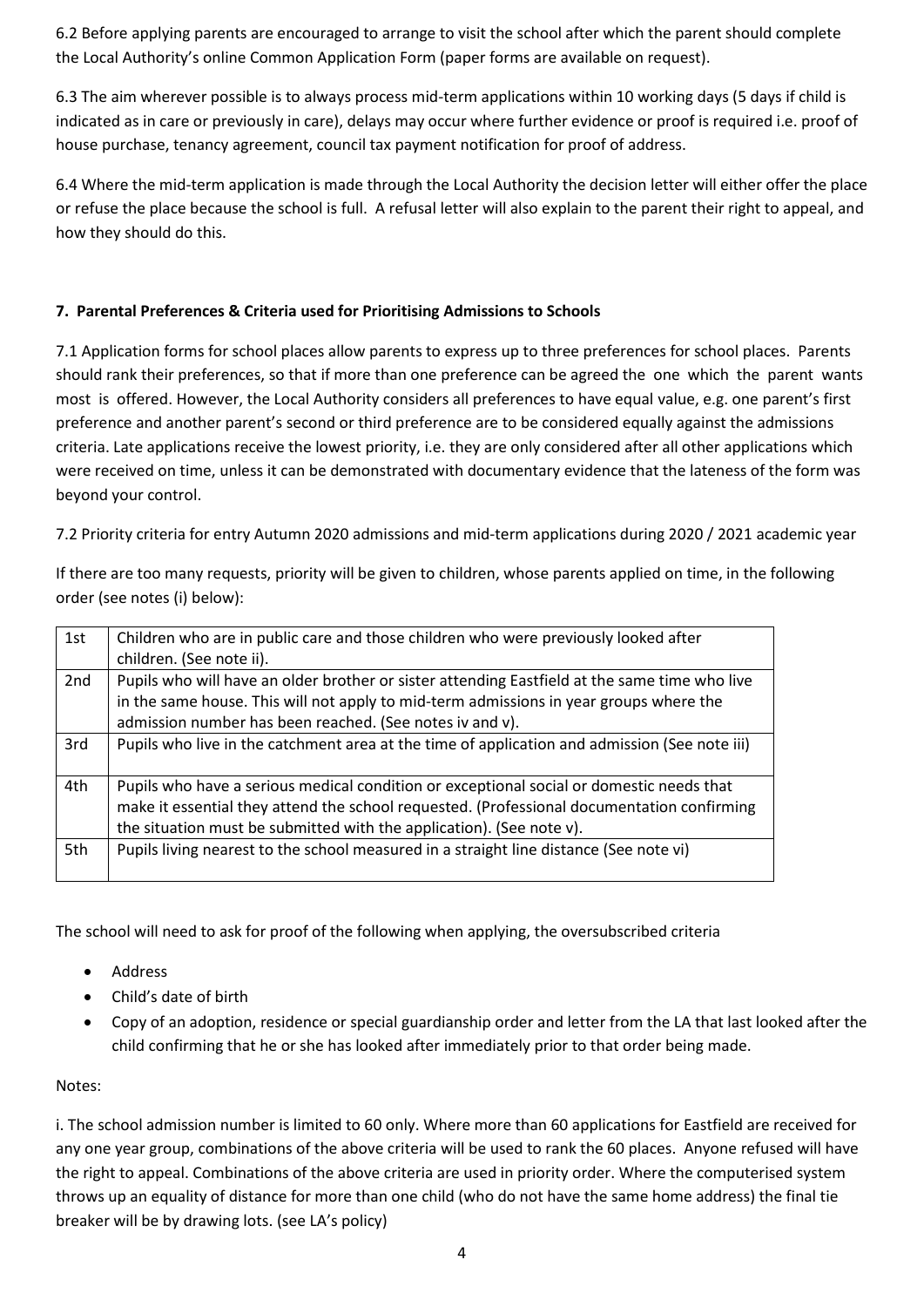ii. Children in care of the Local Authority and those children who were previously looked after children, but ceased to be adopted (or became subject to a residence order or special guardianship order) are considered under this criterion. In such circumstances a letter from the last local authority in which the child was in the care of will be required. iii. The child's place of residence is taken to be the parental home. iv. The term "brother or sister" includes half brother or sister or legally adopted child being regarded as the brother or sister. v. If criterion 4 is used, professional supporting documentation from the Lead Professional must be supplied and must be submitted with the application. The following list are the areas that are considered exceptional:

- Crown Servants.
- Children subject to Child Protection Plans,
- Hard to place children who fall under the Fair Access Protocol,
- Parents suffering domestic violence (This is dependent on documentary evidence by a lead professional),
- A child for who transfer to the catchment area school would involve attending a different school until he/she is the right age for transfer. (This is dependent on the child having attended the present school for at least a year.)

Each case will be assessed on its individual merits.

vi For Criterion 5 above, measurement of distance is in a straight line from the centre point of the home property to the school's main designated front gate, using a computerized mapping system.

vii If there is a tie using the above criteria, the final tie-breaker will be drawing lots witnessed by an independent officer.

# **8. Out-of-Catchment Requests and Admissions**

8.1 Parents are encouraged to visit both the catchment and the preferred school in order to make informed judgements.

8.2 If an out of catchment parent approaches Eastfield's Head teacher (and other staff):suggest that the parent also visits their catchment school in which they live;

- inform parents that if they still wish to apply to Eastfield that they must complete an application form and submit it to Leicestershire's School Admissions Service. Leicestershire School Admissions Service on receiving a request outside the normal transfer cycle:
- contacts Eastfield to confirm numbers in relevant year groups
- allocates a place if there is space available within AN for the relevant year group or will refuse the place and inform parent their right of appeal

## **9. Exceeding the Admission Number (AN)**

9.1 At the time of first-time admission decisions, if there are more requests for in catchment children than the Admission Number (AN), the Admission Number will be NOT exceeded to accommodate the catchment area children.

9.2 Admission Number will NOT be exceeded in any one-year group by the admission of out of catchment pupils. If there are more out-of-catchment requests than places available within Admission Number, places will be allocated up to Admission Number according to the priority criteria, with any outstanding requests refused.

9.3 Parents whose requests are refused have a right to appeal to an Independent Appeal Committee whose decisions can override the Eastfield policy. (N.B: In the case of parents whose children have an EHCP, the appeal is to the Special Educational Needs Tribunal.)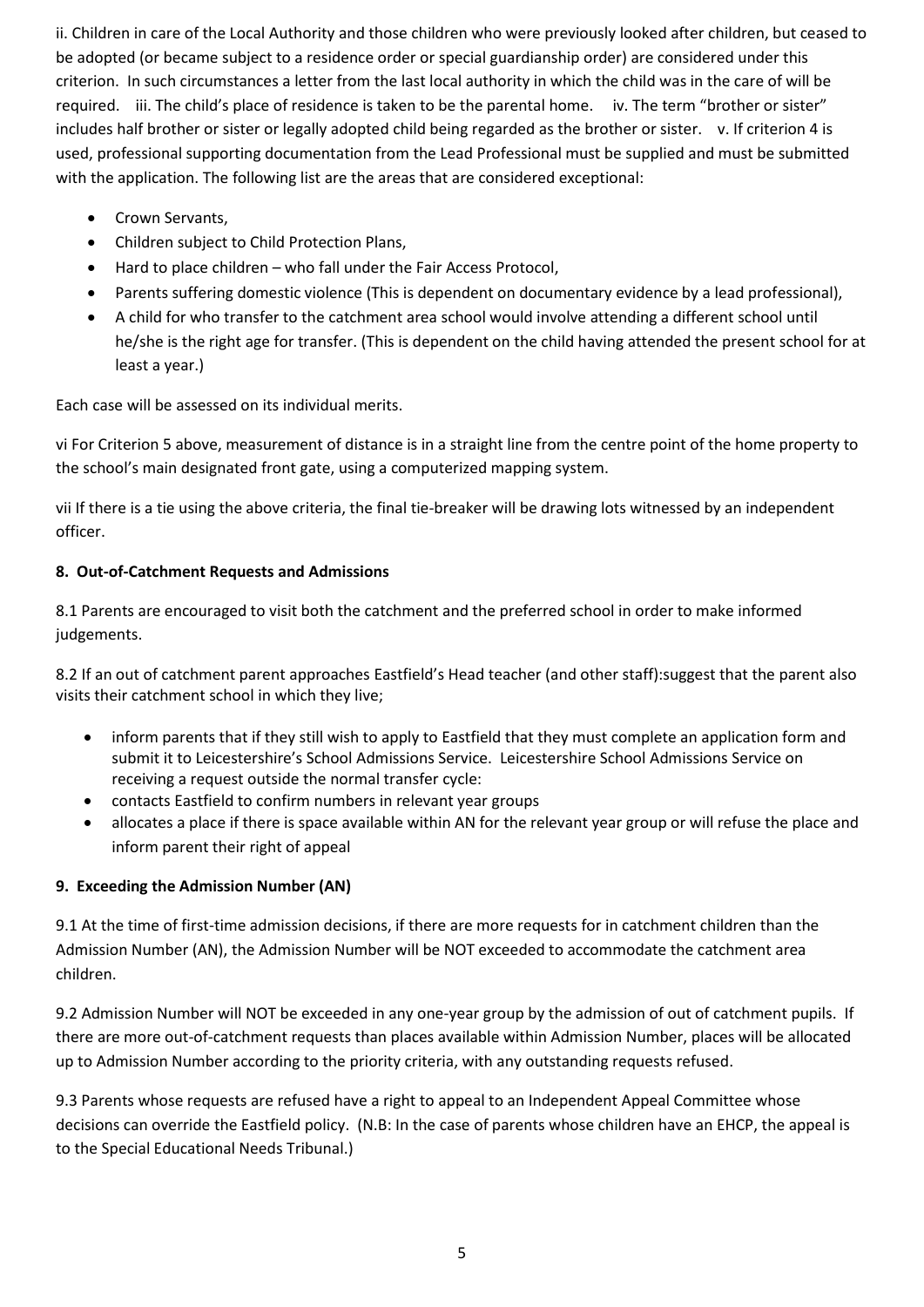9.4 It may be that in exceptional circumstances Eastfield Primary School may admit out-of-catchment pupils above Admission Number, and exceed its Admission Number. These situations should be viewed as exceptional and not as precedents for subsequent years or for other schools. Exceptional circumstances might be:

- Children in public care
- "Hard to Place" children whose cases fall within the Fair Access protocol
- the admission of children who would have siblings in the school (where another school place is not available). [For the full set of 'exceptions' please see para 2.15 of the National School Admissions Codes]

9.5 There will be no appeal process to challenge the LS's decision by a school or governing body. Eastfield Primary School commissions the LA to undertake all appeals on its behalf.

## **10. Withdrawing an offer or a place**

Leicestershire School Admissions in accordance with its co-ordinating scheme on behalf the school will withdraw the offer if:

- It has been offered in error
- A parent has not taken up the place and not responded within a reasonable period of time indicating they want the place.
- It is established that the offer was obtained through fraudulent or an intentionally misleading application.
- The school will not withdraw a place once a child has started at Eastfield, except where it comes to light that place was fraudulently obtained.

## **11. Co-ordinated Schemes**

11.1 In accordance with the School Admissions Codes, Eastfield Primary School will participate in two statutory coordinated processes as well as the non-statutory process;

- Starting school for the first time (statutory)
- Transferring to secondary school (statutory)
- Mid-term (In-Year) Transfers

For a detailed breakdown of each process, please refer to the relevant Co- Ordinated Scheme on Leicestershire School Admissions website.

#### **12. Miscellaneous**

Children who are in Care or were previously in Care and now adopted

12.1 Children in care of a Local Authority and those children who were previously looked after children, but ceased to be so because they were adopted (or became subject to a residence order or special guardianship order) are considered under high priority in Leicestershire.

12.2 In such circumstance proof must be a letter from the last Local Authority that placed the child in care.

12.3 To be considered as 'in care or previously in care', Eastfield does not stipulate a minimum length of time the child is or has been in care. Catchment area definition and how to find out the catchment area school for your home address

12.4 Leicestershire divides the county into school catchment areas. The child's full HOME ADDRESS determines the school where you would be given PRIORITY admission, for all community and voluntary controlled schools. If you wish to know if your home address falls in the catchment area, please contact either the school office reception or the Local Authority's Customer Service Centre in the first instance – (0116) 4556684.

See Primary 'Your Guide' at: http://www.leics.gov.uk/primary\_your\_guide\_section\_1.pdf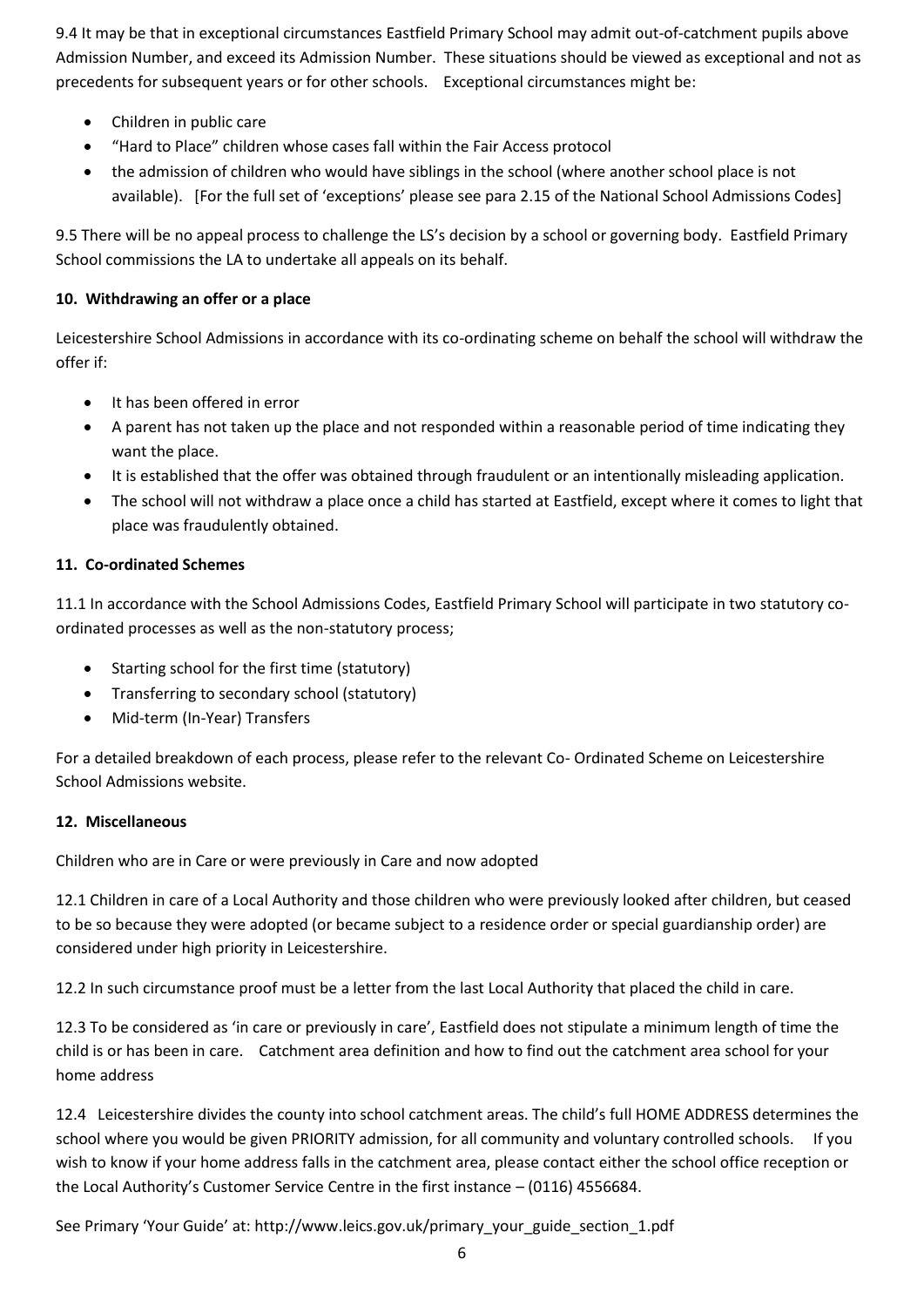See Secondary 'Your Guide' at: http://www.leics.gov.uk/secondary\_your\_guide\_section\_1.pdf Parental Proof of Residence

12.5 The School will need to seek documentary evidence of residence from parents where the matter is unclear. The School Admission service will request the same.

12.6 The school will be vigilant regarding addresses given by parents before transfer to the next phase of education, particularly if there is a late or unexpected change of address close to transfer. Over-subscription Lists

12.7 Parents whose children have not been offered a place at Eastfield will automatically be added to the school's oversubscription (waiting) list (OSL). The OSL for admission will remain open until the end of the Autumn Term in the admission year.

The OSL is ranked using over subscription criteria listed (see para 7.2). The OSL may change, this means that a child waiting list position during the year could go 'up' or 'down'. The OSL makes no distinction between on time or late applications. Eastfield Primary School will not hold over subscription lists for mid-term transfers.

12.8 Tie Break In instances where more than one child has an equal weighting in accordance with our priority criteria, the tie breaker used is straight line distance between where the home address meets a public highway to the schools designated main front gates, which whoever is closer being offered the school place. Where there is equal distance then lots will be drawn supervised by an independent officer. Early Transfer or Admission of Children Staying on Outside the Normal Age-Range

12.9 Early transfers or admission of children staying on outside the normal age-range are exceptional and must be approved by Eastfield Primary School and Schools admission service.

12.10 The parent must request the exceptional arrangement in writing to the school

12.11 The head teacher and school will then consider the request and the suitability of the arrangement. Expected numbers in the year group and the AN will be taken into account.

12.12 Professional advice (e.g. from an Educational Psychologist) on the suitability of the arrangement may be sought in some cases, but this would not override any admissions decision. If the child has an EHCP, the view of the Special Educational Needs Assessment Service (SENA) must be sought.

12.13 Children transferring younger than the normal age for transfer are subject to the same priority criteria as children in the normal transfer age-group, as long as:

- the relevant schools agree that early transfer is appropriate
- the Local Authority considers early transfer appropriate
- the child has been taught in classes with the academic year group which is one year older for at least three years. (N.B: this would normally exclude vertical grouping arrangements in primary schools)
- Children who move out of the Catchment Area

12.14 A child who has started attending and whose place of residence changes to an out of catchment address is entitled to retain his/her place in school.

12.15 Such an entitlement does not hold if the child changes phase of education in which case of entitlement to a place is according to the new address. Excluded or Potentially Disruptive Pupils

12.16 Eastfield Primary School does not allow the refusal of admission because the pupil may disrupt the education of other pupils, but will consider exceptions according to the School Admissions Code. The School Admissions Code allows the refusal of places for children with "challenging behaviour" only for those schools able to demonstrate particularly high proportion of children with challenging behaviour or previously excluded children. In such circumstances the Governors must refer the case to the Fair Access Protocol.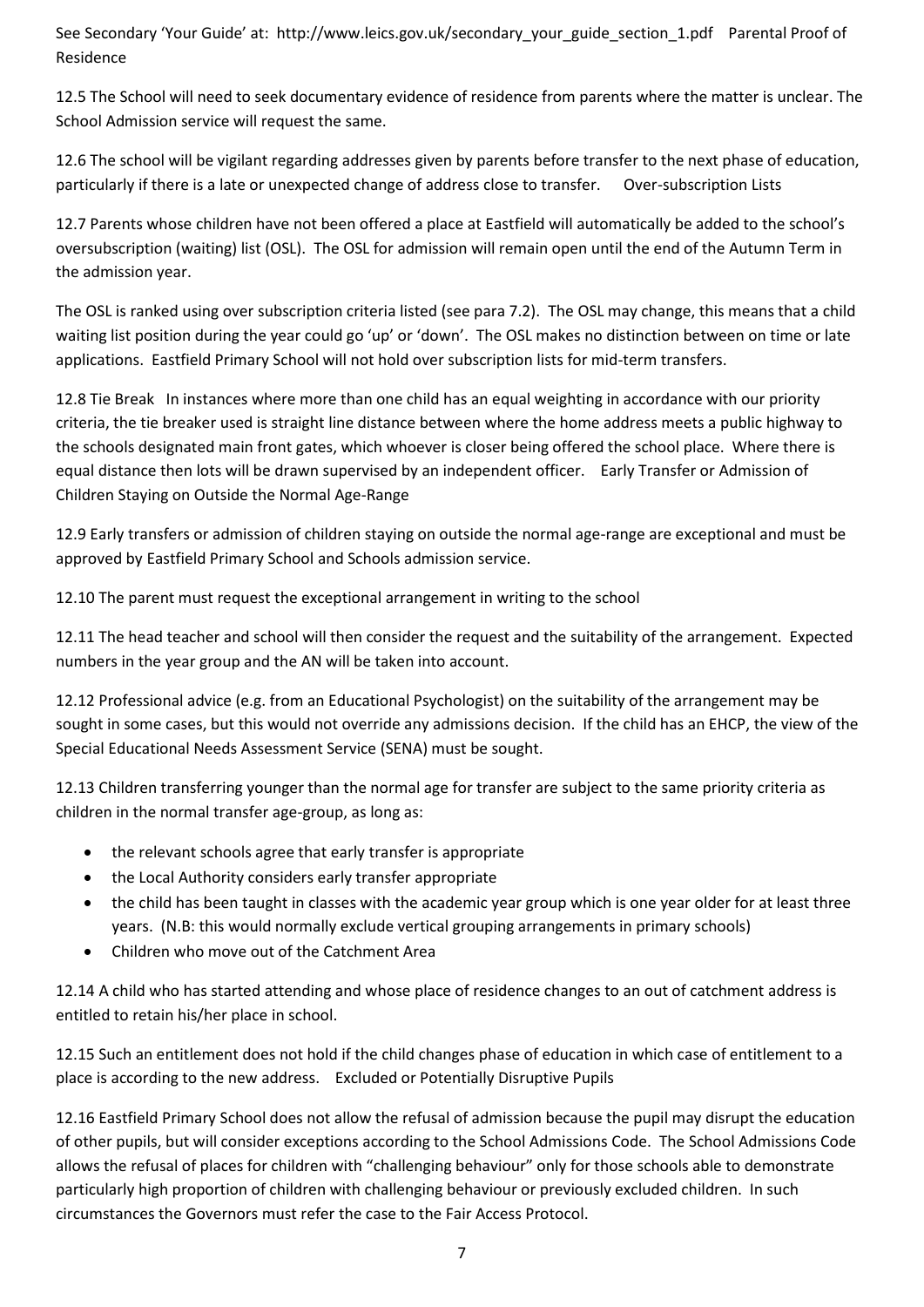12.17 The school is not able to refuse admission where such a pupil lives in the catchment area and the parent has applied properly, and where there is a place available within the AN.

12.18 There is no obligation to comply with a parental preference for a child who has been permanently excluded from two or more schools, for a period of two years following the latest exclusion. Parents of such children lose their right of appeal regarding admission may refer to the Secretary of State regarding directions to admit children.

12.19 It is possible that a child may receive a second permanent exclusion just before he or she is due to transfer school. In these circumstances the Local Authority will expect the receiving school to admit the child, if the child's second permanent exclusion is issued after a transfer allocation has been notified to the parent, but before the actual transfer to the new school.

12.20 A permanently excluded pupil must not be removed from the school register until any exclusion review is complete or until the time limit for notification of review has passed.

#### **Children with Special Educational Needs**

12.21 The school does not allow the refusal of admission because it is believed that the school cannot cater for the child's special educational needs.

12.22 Pupils with special educational needs but EHCP are dealt with through normal admissions policy, and schools cannot refuse to admit a pupil because he/she does not have a EHCP or is being assessed for a EHCP.

12.23 All Governing Bodies are required by section 324 of the Education Act 1996 to admit to a school a child with a EHCP that names the school. This is not an oversubscription criterion and schools must admit EHCP children whether they have places or not.

#### **Children from Overseas**

12.24 Eastfield must treat applications for children coming from overseas in accordance with European Union law or Home Office Rules for non-European Economic Area nationals. Non statutory guidance on this is available on the website of the Department for Education.

Late Requests, Appeals (including class size appeals) and Further Appeals

12.25 Late requests for school places, e.g. those received after a closing date, will be considered on their merits, but generally will have the lowest priority of all requests, even when the parents are requesting the catchment area school. This means that it is probable that a late request will not be allowed if the school is oversubscribed and there is no clear and significant reason (supported with documentary evidence) that it was beyond the parent's control for not applying at the appropriate time e.g. parent ill for some time or family returning from abroad.

12.26 To assist parents, every effort will be made by the school to explain the basis under which an infant class size appeal is to be considered. The legislation and regulations are extremely stringent and only allow panels hearing an infant class size appeal to uphold the appeal where the following applies: The child would have been offered a place if the school's admissions arrangements had been properly implemented i.e. because of an error or maladministration, or If it is established by the panel that the school's admissions arrangements did not take into account when considering the application:

- The School Admissions Code
- Part 3 of the School Standards and Framework Act 1998.
- The decision was not one that a reasonable admissions authority would have made in the circumstance of the case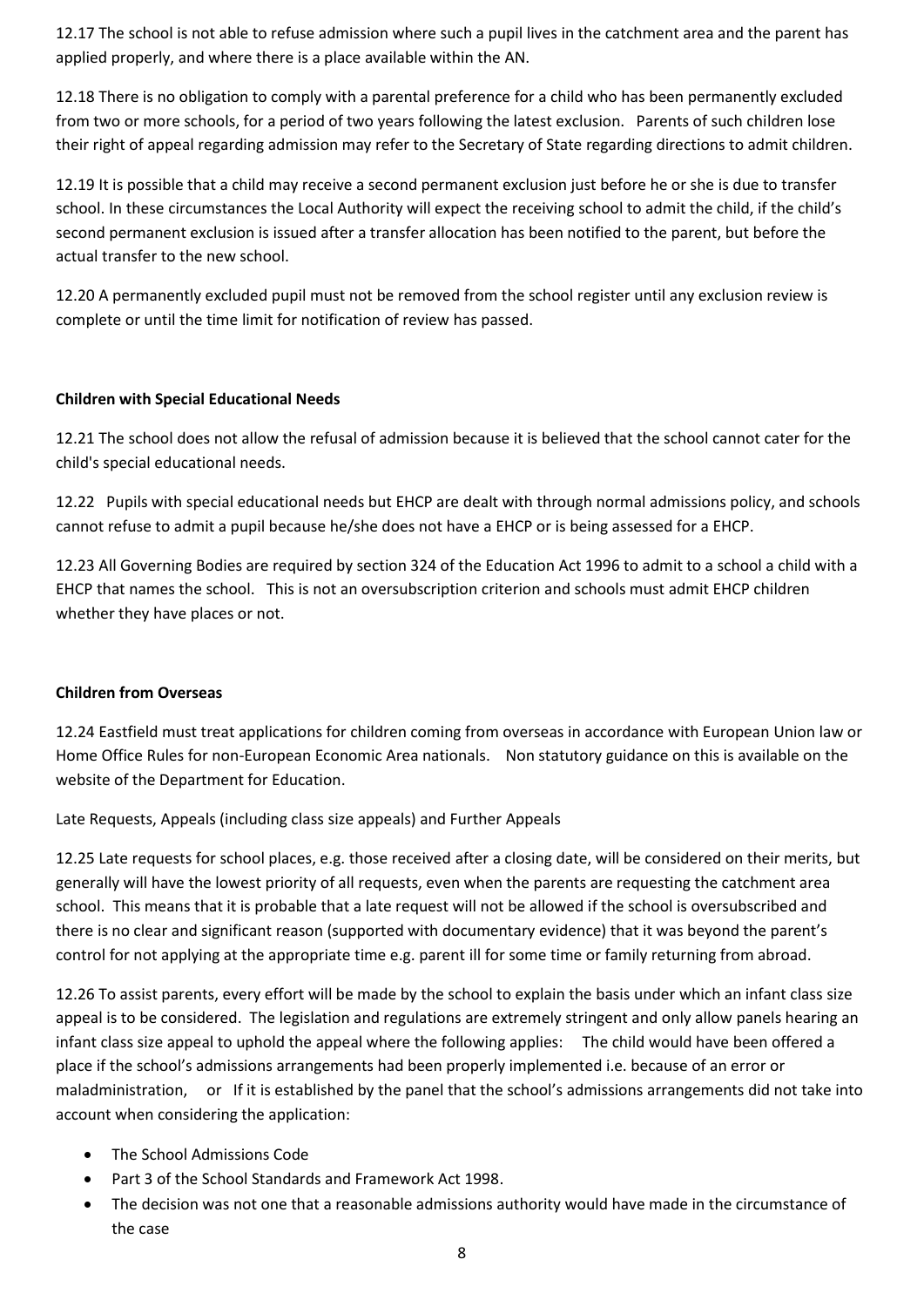12.27 Appellants do not have the right to a second appeal in respect of the same school for the same academic year unless, it can be demonstrated that there has been a significant exceptional or material change in circumstances of the parent, child or school. Examples being:

- Change of address
- It has been agreed that there were procedural faults in the original appeal
- New significant evidence has come to light
- Medical reasons (apart from medical attention for distress or anxiety as a result of unsuccessful appeals)
- Significant change to the school has come to light (This is not a finite list; each case will be considered on its merits by the lead admissions or appeals officer)

12.28 Eastfield commissions the LA to undertake all Appeal on their behalf.

#### **Late Applications**

12.29 Late appeals will be disallowed unless the appellant can provide clear and convincing reasons why the preference was not expressed at the normal time or why the notice of appeal was not submitted by the normal deadlines.

#### **Acceptance or refusal of offers; Withdrawal of Places or of Offers of Places**

12.45 In the normal admissions round (i.e. when offers are made for first-time admissions national offer date 16th April it will be assumed by the local authority that the offer is accepted unless it is refused. Once the academic year begins the school place should be taken up within 20 (school) days. If not, the local authority will afford the parent a reasonable time, (the regulations state 2 weeks) plus additional 7 days for a reminder, to accept the offered place. If no acceptance is received the offered place may be withdrawn. In addition the local authority reserves the right to withdraw a school place, or an offer of a place where the place has been obtained by false or misleading information, for example an incorrect address or date of birth. Eastfield Primary School will be vigilant about such matters. The school may ask for a sight of the child's short birth certificate before admission as well as proof of residency.

12.31 Offers of places are also withdrawn if they were based on an address and the parent's address changes before the child is admitted. For example, if a child was offered a catchment area place and the family moves out-ofcatchment before admission takes place, the offer of the place may be withdrawn.

#### **Home-School Agreements**

12.32 The School Standards & Framework Act does not allow signing a home-school agreement to be a condition for admission.

#### **Deleting a Child's Name from the School's Register**

12.33 The Education Pupil Registration Regulations describe the circumstances in which a child's name can be deleted from a school's register. In normal circumstances it is not reasonable to delete a child's name from the school's register until it is confirmed that he/she is receiving education elsewhere.

#### **Changes of Address**

12.34 Principles:

- Residence in the catchment area is necessary to give entitlement to a place on request.
- Where a school is over-subscribed or a family move into catchment after a published closing date for submission of applications, the School Admissions Service should seek to clarify parent's claim of change of address.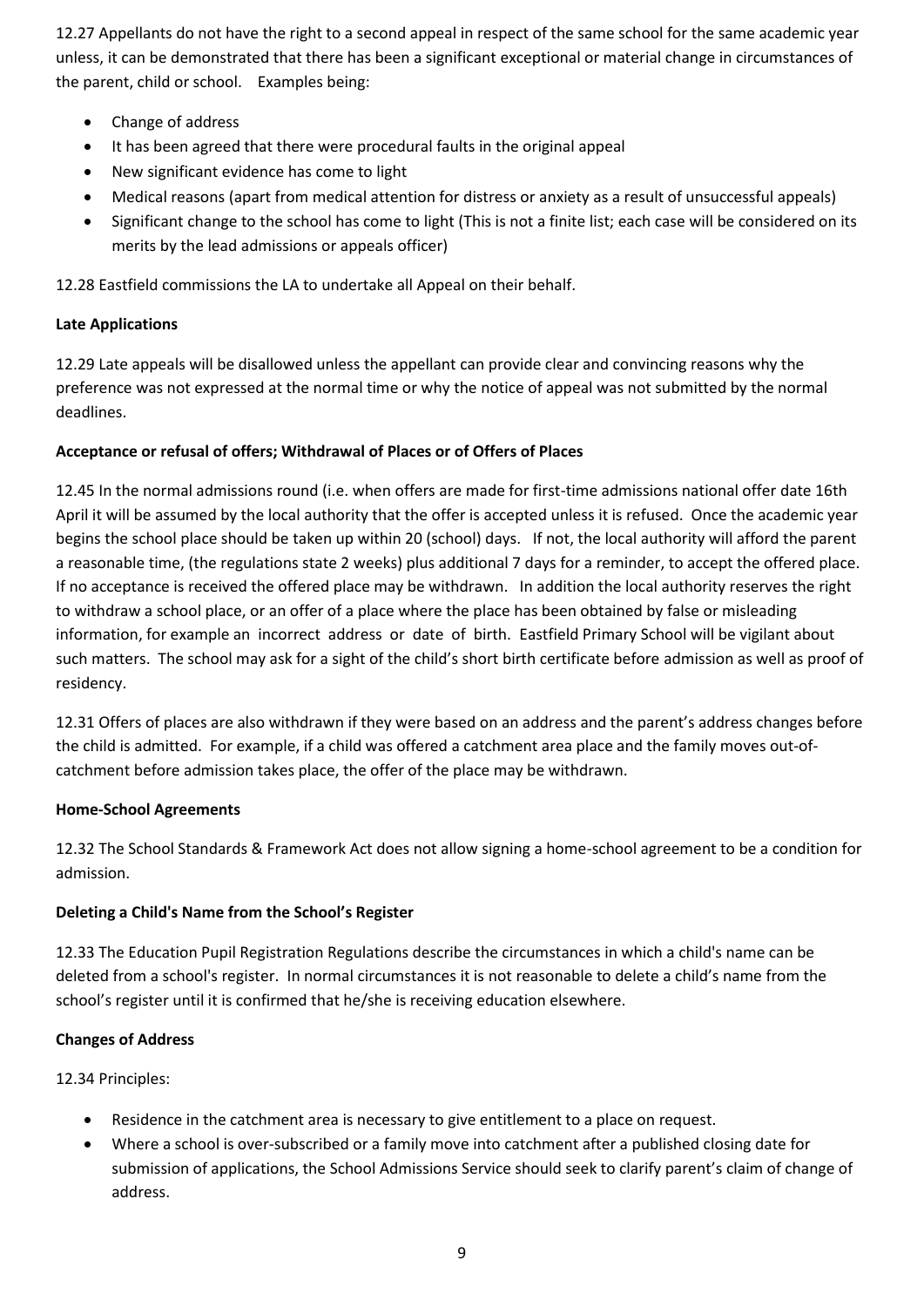- Generally, only one address is recognised for each family, and only one family for each address. ƒ Places, or offers of places, may be withdrawn if they were based on incorrect information from the parents or their representatives
- Each case is considered on its facts.

12.35 It is generally not accepted that when allocating places in an over-subscribed school:

- Purchase of a second property by a family, while the first property is retained
- Rented accommodation, while a previous property is retained.
- Offers or exchange of contracts on intended purchases or sales of properties.
- Informal accommodation arrangements with friends or relatives.

#### 12.36 Exceptional circumstances

The School will always give serious consideration to any exceptional situations, such as where a family has been forced by circumstance to:

- move into temporary accommodation, having lost their previous residence, Or
- where there is a long-term separation between the parents and the child spends time in the week at two separate parent addresses.

## 12.37 Verification of address:

- Parent's written confirmation and declarations will be sought regarding important information. Parents will be asked to verify in writing that they are residing at the address claimed and intend to remain in the catchment area. Places will be withdrawn if such declarations are subsequently found to be incorrect or not honoured and the school is oversubscribed.
- Documentary evidence such as Council Tax payment, Rental agreement or, Child Benefit letter information will be sought.
- Claims of new residence in a school's catchment area will be judged on circumstances and the documents provided; completion of both sale and purchase, where relevant, are normally necessary before a place is allocated.
- Officers from the LA Admissions may be authorised to visit addresses to clarify whether families are living at the addresses claimed. Such visits will be undertaken in a reasonable fashion, by officers carrying appropriate identification.

## **Significant Change of Circumstances**

12.38 The School considers fresh information in support of a parental preference for a school place, even if it is received at a late stage in the admissions process. In normal circumstances there will be no difficulty in meeting the parent's preference if all the school places have not been allocated.

12.39 Where the school's places have all been allocated, the School will be unable to offer a place, but may give higher priority to the parent's request if a place subsequently becomes available, according to the family's circumstances, in accordance with the priority criteria.

12.40 Verification, e.g. from professional persons or bodies, may be sought from the parent to confirm a change of circumstances. In such circumstances it remains the parent's duty to gather and provide the evidence. "Relevant Areas" for Consultation Purposes

12.41 Admission authorities consult within "relevant areas" on admissions arrangements. In Leicestershire, "relevant areas" are as follows: For community and voluntary controlled schools in Leicestershire the geographical boundary of Leicestershire is the "relevant area". How and When to apply changes to a school's Admission Number (AN)